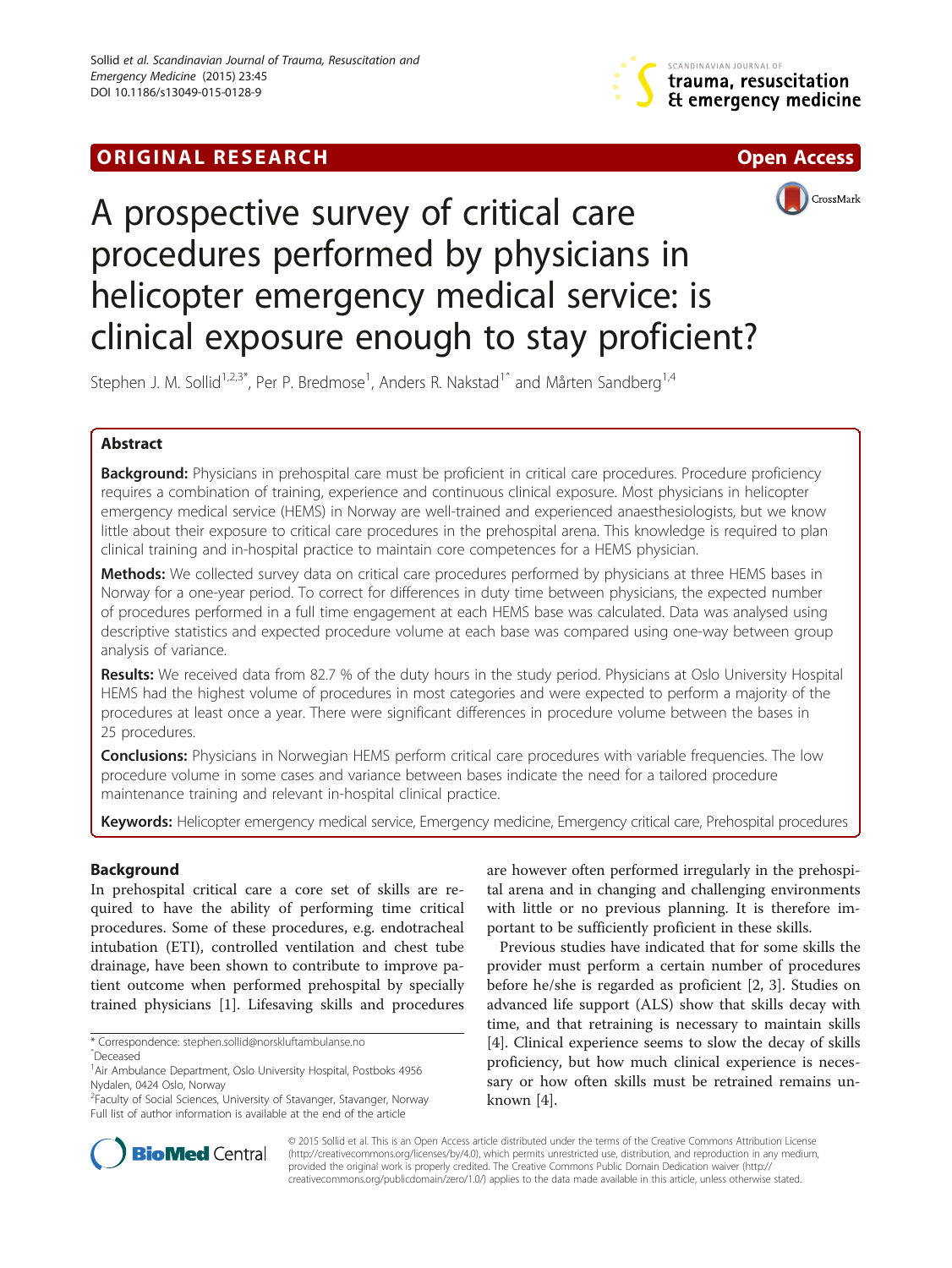In the Norwegian Emergency Medical Service (EMS) system, the anaesthesiologists are part of a two-tired response system using rapid response cars or helicopters [[5\]](#page-7-0). The majority of the anaesthesiologists also work in-hospital in anaesthesia and critical care to ensure that core competences are maintained. However, there is no consensus to the amount or type of in-hospital clinical practice that is needed. A recently established standard for physicians in helicopter EMS (HEMS) in Norway states that a variety of clinical areas should be covered during in-hospital practice, including cardiology, paediatrics, obstetrics, neurology and traumatology [[6](#page-7-0)]. However, this standard is based on the opinions of a working-group that developed the standard and not on evidence.

We believe that the individual volume of certain critical procedures performed prehospital by EMS physicians is relatively low compared to similar procedures performed by specialized physicians in-hospital. However, we do not know how big these differences are. Consequently we cannot determine what kind of inhospital clinical practice is best suited for EMS physicians to maintain their procedure proficiency. Data on performed procedures can usually be found in activity data records from the EMS services, but in many cases these data only state what was done and not who actually did it. To increase our knowledge of the volume of critical procedures that are performed by EMS physicians, as a basis for further discussions on the need for clinical practice and training, we prospectively recorded all procedures performed by the physicians at two HEMS bases and one Search and Rescue (SAR) base in Norway during 12 months. Our hypothesis was that the volume of certain critical skills and procedures performed by individual physicians is very low.

## Methods

#### Study population

There are 11 civilian HEMS bases in Norway. Ten HEMS units are staffed by a crew consisting of a pilot, a HEMS rescue paramedic and an anaesthesiologist. One base also includes an anaesthetic nurse in the crew. The Norwegian HEMS is used for primary missions in both trauma and non-trauma cases of all ages, as well as for transfer of critically ill patients between hospitals. All bases are operational day and night throughout the year. In addition to the civilian HEMS, six SAR helicopters are used for ambulance missions and are staffed with an anaesthesiologist in addition to the military crew.

The HEMS base of Stavanger University Hospital (SUH) covers a mixed urban and rural population of approximately 500.000 people with one helicopter. The helicopter at SUH HEMS carried out 754 missions in 2011. At Oslo University Hospital (OUH), two helicopters cover a mixed urban and rural population of approximately 2 million people. A separately staffed physician-staffed ambulance not part of this study also covers the city area of Oslo with approximately 600,000 inhabitants. The two helicopters at OUH HEMS carried out 895 and 651 missions, respectively, in 2011. The SAR helicopter at Rygge (Rygge SAR) is located in the catchment area of the HEMS of OUH and acts as a supplement to the civilian HEMS. Rygge SAR carried out 167 missions in 2011; 117 were SAR missions and 50 were either primary or interhospital transfer missions. All HEMS and SAR bases are equipped with rapid response vehicles for missions in the close vicinity of the base or for missions where, for any reason, helicopters cannot be used. These missions are also included in this study.

The physicians in the HEMS services of both SUH and OUH have rotations that include in-hospital duty in anaesthesiology. At SUH the physicians are employed in the Department of anaesthesiology and intensive care and sectioned for HEMS duty for different time periods. Some of the physicians in the department that have previously been sectioned for HEMS duty also do single HEMS watches as extra duty. At OUH all physicians are employed in the Air Ambulance Department and rotate for one week of in-hospital duty in anaesthesiology in one of four different hospitals every six weeks. At both SUH and OUH some of the physicians have reduced overall clinical working hours due to research activity. The physicians working at Rygge SAR do not have a fixed rotation, but are obliged to serve at Rygge SAR between four and six weeks every year on top of their regular rotations at their respective hospital and anaesthesiology department.

#### Data collection

Throughout 2011 all physicians serving at SUH HEMS, OUH HEMS and Rygge SAR were asked to document the number of procedures they had performed during one shift or a maximum of 24 h. The normal shift length at SUH HEMS is 24 h, at OUH HEMS between 48 or 72 h and at Rygge SAR between 3 and 7 days. Some of the procedures recorded are "team-skills", e.g. advanced cardiac life support (ACLS) or ETI. We therefore specifically asked the physicians to record procedures were they had been the protagonists of the procedure, i.e. they were "hands-on" during ACLS or leading the resuscitation, or they intubated the patient themselves with assistance from others. The procedures were recorded manually on a paper-based form with a predefined list of procedures at the end of each shift or after 24 h (Additional file [1](#page-7-0): Table S1). The list was composed by the authors based on their experience as physicians in HEMS. All data were manually typed into a FileMaker database (FileMaker Inc, Santa Clara, CA, USA) by one of the authors (SJMS).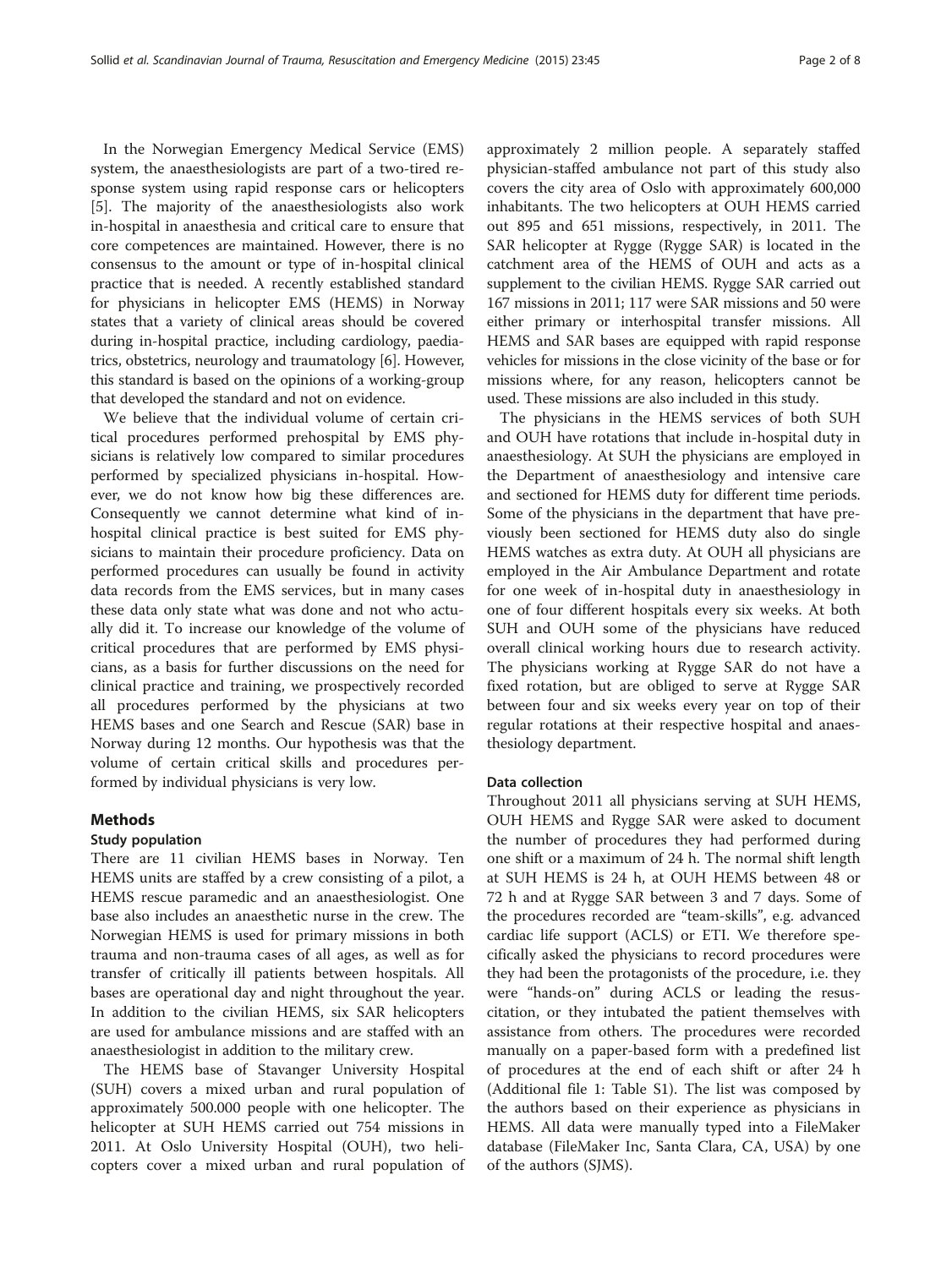#### Data analysis

We used descriptive statistics to describe the data collected. This analysis included percentages, minimum and maximum values and mean values with Interquartile Ranges (ICR). Because there were huge variances in duty hours between the physicians involved in the study, we correct for the differences in duty hours by calculating the expected number of procedures that would be performed prehospital in one year by a physician with full time engagement at each base. This provided us with a generic procedure volume for the physicians at each base. The method for calculating the value of expected number of procedures is shown in Fig. 1. For the OUH and SUH HEMS, a full time engagement involves one week of prehospital duty in a six-week rotation, which equals 61 24-h shifts in a year. Physicians at Rygge SAR have a total of six weeks of duty in one year, which corresponds to 42 24-h shifts.

To compare for differences in procedure volume between the bases we also calculated the number of procedures performed per reported hour (n/x hours) and compared the mean values using One-way betweengroups analysis of variance (ANOVA). A  $p$ -value < 0.05 was considered statistically significant.

Statistics were calculated using SPSS Statistics 22 for Macintosh (IBM Corp., Armonk, NY, USA).

#### Ethics

The Data Protection Official at OUH and SUH approved the study as a quality improvement project and stated that formal approval from the Regional Committee for Medical and Health Research Ethics was not necessary.

## Results

We received data from 82.7 % of the 24-h periods covered by the study (96.6 % from OUH HEMS Helicopter 1, 96.2 % from OUH HEMS Helicopter 2, 69.3 % from SUH HEMS and 68.6 % from Rygge SAR). Thirtysix anaesthesiologists reported their activities during the study period. Six physicians were active at three of the helicopters in the study (OUH HEMS Helicopter 1 and 2 and Rygge SAR), and eleven were active at two helicopters (OUH HEMS Helicopter 1 and 2). The number of hours of prehospital duty that each physician reported ranged from 24 to 2326 h (1–97 24 h shifts), with a mean value of 783.1 h (IQR 276, 1287).

Table [1](#page-3-0) lists all procedures that a physician with a full time engagement at one of the bases is expected to perform at least once a year; at OUH HEMS this was the case in 30 procedures, at SUH HEMS in 24 procedures and at Rygge SAR in only seven procedures. As an example of less often performed procedures, Table [2](#page-4-0) lists procedures that a physician with full time engagement at OUH HEMS is expected to performed less frequently than once a year. Among the procedures listed in Table [2](#page-4-0) are critical procedures like cricothyrotomy, assistance to child-birth and ETI in children.

OUH HEMS had the highest frequency of procedures performed in most categories (36 of 58), but we found significant differences in procedure volume between the bases in only 25 procedures (Table [3\)](#page-5-0). Some of these differences were attributed to the fact than one of the bases had not carried out the procedure at all. OUH HEMS had a significantly higher number of procedures in 11 categories; invasive ventilator treatment in children, central venous catheter and arterial line insertion, incubator transports, vasopressor treatment and anaesthesia induction. SUH HEMS had a significantly higher frequency of procedures in seven categories; ETI in adults in general and with cardiac arrest, bag mask ventilation (BMV) in adults, peripheral venous catheter and intraosseus needle insertion, ACLS in adults and repositioning of dislocated joints.

## **Discussion**

Our data show that there are differences in the number of times a given procedure is performed prehospital,

|                                                                                                                                |  |                      | $\frac{n_{pb}}{m} = NH_{pb}$<br>Step 1<br>$h_{pb}$                                                                                                                                                  |  |  |  |  |  |  |  |  |
|--------------------------------------------------------------------------------------------------------------------------------|--|----------------------|-----------------------------------------------------------------------------------------------------------------------------------------------------------------------------------------------------|--|--|--|--|--|--|--|--|
|                                                                                                                                |  |                      | $mean(NH_{pb})$ <sub>h</sub> $\times D_b = E(n)_b$<br>Step 2                                                                                                                                        |  |  |  |  |  |  |  |  |
|                                                                                                                                |  |                      |                                                                                                                                                                                                     |  |  |  |  |  |  |  |  |
| p                                                                                                                              |  | $=$                  | Individual physician                                                                                                                                                                                |  |  |  |  |  |  |  |  |
| $\mathbf b$                                                                                                                    |  | Specific base<br>$=$ |                                                                                                                                                                                                     |  |  |  |  |  |  |  |  |
| $n_{pb}$                                                                                                                       |  | $=$                  | Number of procedures performed by an individual physician at a specific<br>base during the study period                                                                                             |  |  |  |  |  |  |  |  |
| $h_{pb}$                                                                                                                       |  | $=$                  | Total duty hours reported by an individual physician at a specific base<br>during the study period                                                                                                  |  |  |  |  |  |  |  |  |
| $NH_{pb}$                                                                                                                      |  |                      | Interventions pr. duty hour performed by an individual physician at a<br>specific base<br>Number of hours of prehospital duty served by a physician with full time<br>engagement at a specific base |  |  |  |  |  |  |  |  |
| D <sub>b</sub>                                                                                                                 |  | $=$                  |                                                                                                                                                                                                     |  |  |  |  |  |  |  |  |
| Expected number of procedures performed by a physician with full time<br>$E(n)_b$<br>prehospital engagement at a specific base |  |                      |                                                                                                                                                                                                     |  |  |  |  |  |  |  |  |
|                                                                                                                                |  |                      | Fig. 1 Method for calculating expected number of procedures performed prehospital in one year by an average physician with full time engagement                                                     |  |  |  |  |  |  |  |  |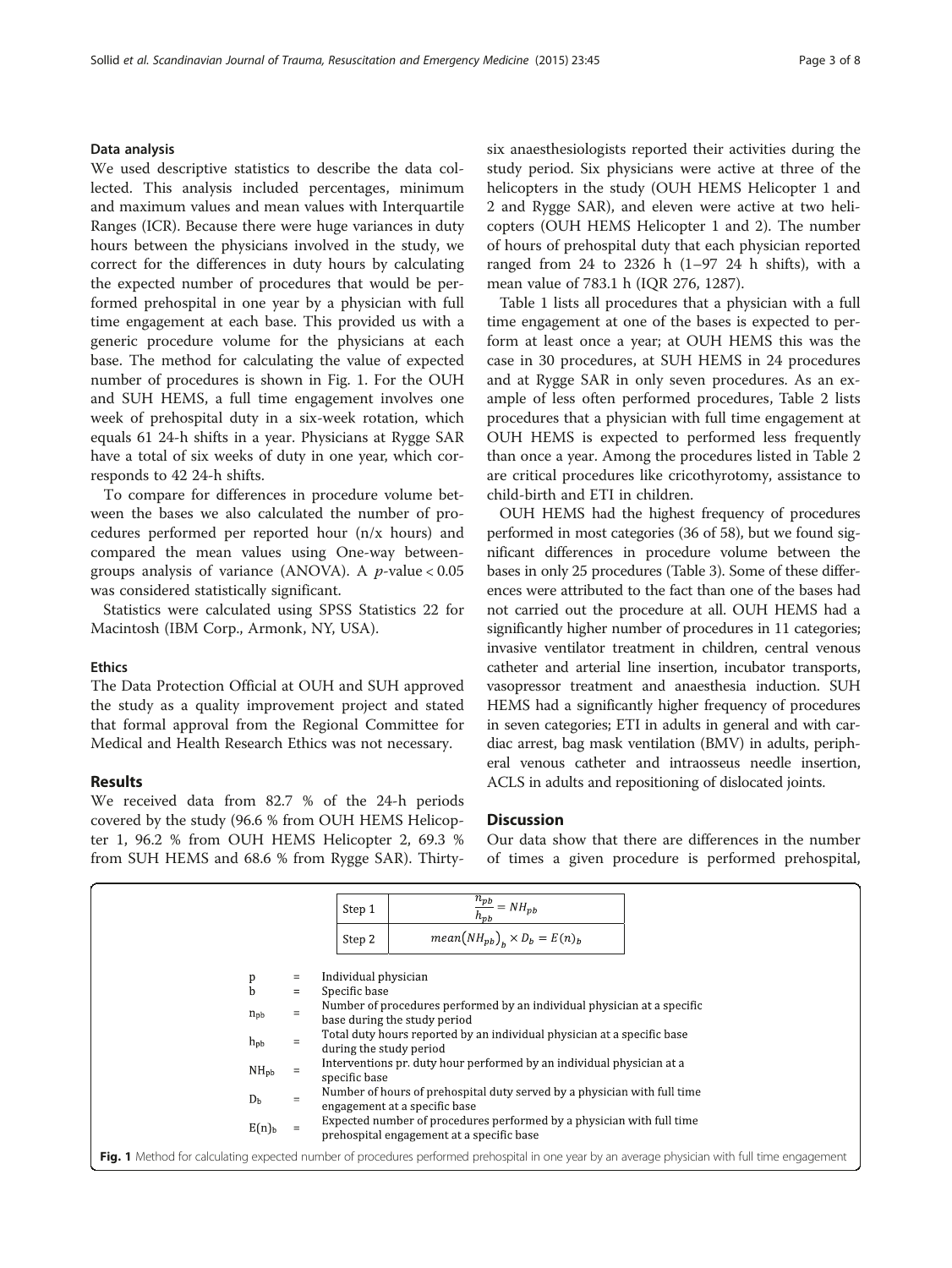| nothing else is noted                      |                               |          |          |           |
|--------------------------------------------|-------------------------------|----------|----------|-----------|
|                                            |                               | OUH HEMS | SUH HEMS | Rygge SAR |
| BMV in patient                             | $1-12$ yoa                    | 0.4      | 1.5      | 0.2       |
|                                            | $>12$ yoa                     | 7.5      | 26.6     | 1.8       |
| ETI in patient                             | <1 yoa, all categories        | 1.1      | 0.0      | 0.2       |
|                                            | 1-12 yoa, all categories      | 1.3      | 1.0      | 0.2       |
|                                            | >12 yoa, other                | 5.2      | 6.3      | 0.0       |
|                                            | >12 yoa, respiratory distress | 1.3      | 1.2      | 0.0       |
|                                            | >12 yoa, cardiac arrest       | 7.8      | 16.3     | 2.5       |
|                                            | >12 yoa, trauma               | 5.0      | 3.9      | 0.8       |
| Inhalation therapy                         |                               | 1.4      | 1.0      | 0.3       |
| Invasive ventilator in patient             | $<$ 1 yoa                     | 2.0      | 0.0      | 0.0       |
|                                            | $1-12$ yoa                    | 2.3      | 0.0      | 0.0       |
|                                            | $>12$ yoa                     | 36.1     | 9.3      | 1.3       |
| Non-invasive ventilator in patient >12 yoa | 2.7                           | 1.0      | 0.3      |           |
| ACLS in patient >12 yoa                    |                               | 13.8     | 23.4     | 3.2       |
| Anti arrhythmic therapy                    |                               | 2.4      | 1.0      | 0.3       |
| Vasopressor initiated                      |                               | 5.6      | 1.7      | 0.5       |
| Vasopressor continued                      |                               | 12.0     | 3.2      | 0.0       |
| Peripheral venous access in patient        | $<$ 1 yoa                     | 1.4      | 0.2      | 0.3       |
|                                            | $1-12$ yoa                    | 3.9      | 2.7      | 0.3       |
|                                            | $>12$ yoa                     | 30.4     | 44.1     | 5.1       |
| Intra-osseous access in patient >12 yoa    |                               | 1.6      | 3.9      | 0.3       |
| Central venous catheter insertion          |                               | 3.6      | 0.2      | 0.0       |
| Arterial line insertion                    |                               | 8.8      | 1.2      | 0.5       |
| Incubator transport                        | without ventilator            | 1.7      | 0.2      | 0.0       |
|                                            | with CPAP                     | 2.2      | 0.0      | 0.0       |
|                                            | with ventilator support       | 2.9      | 0.0      | 0.0       |
| Anaesthesia induction                      |                               | 25.3     | 11.0     | 1.5       |
| Fracture repositioned                      |                               | 2.0      | 3.7      | 0.3       |
| Dislocated joint repositioned              |                               | 0.1      | 1.2      | 0.0       |
| Pain management                            |                               | 8.8      | 9.3      | 1.7       |
| Chest drainage                             |                               | 1.7      | 1.2      | $0.0\,$   |
| Gastric tube insertion                     |                               | 4.3      | 4.1      | 0.3       |

<span id="page-3-0"></span>Table 1 Procedures expected to be performed by a prehospital physician at least once a year. The average number of procedures is based on 61 24-h shifts (All, OUH HEMS and SUH HEMS) or 42 24 h shifts (Rygge SAR) per year. Numbers apply for all age groups if

ACLS Advanced Cardiac Life Support, BMV Bag Mask Ventilation, CPAP Continuous Positive Airway Pressure, ETI Endotracheal Intubation, OUH HEMS Oslo University Hospital Helicopter Emergency Service, Rygge SAR Search and Rescue helicopter at Rygge, SUH HEMS Stavanger University Hospital Helicopter Emergency Service, yoa years of age

both between individual anaesthesiologists and between HEMS bases. Certain procedures are performed often, whereas others are rarely performed. Although there is conflicting evidence to support the effect of many advanced procedures in prehospital medicine, some critical procedures have been shown to contribute to better patient outcome or improve survival in prehospital patients when provided by specially trained physicians [\[1](#page-7-0)]. Among these procedures are ETI with the use of drugs [[1, 7\]](#page-7-0), chest tube drainage [[1\]](#page-7-0) and ACLS with advanced drug therapy [\[1](#page-7-0), [8](#page-7-0)]. Our data suggest, that physicians working full time at all the bases studied perform all these procedures at least once a year on adolescent or adult patients, with the exception of chest tube drainage at Rygge SAR.

The reasons for the differences observed between the bases are probably multifactorial. One of these factors is the mission profile. Rygge SAR is primarily a SAR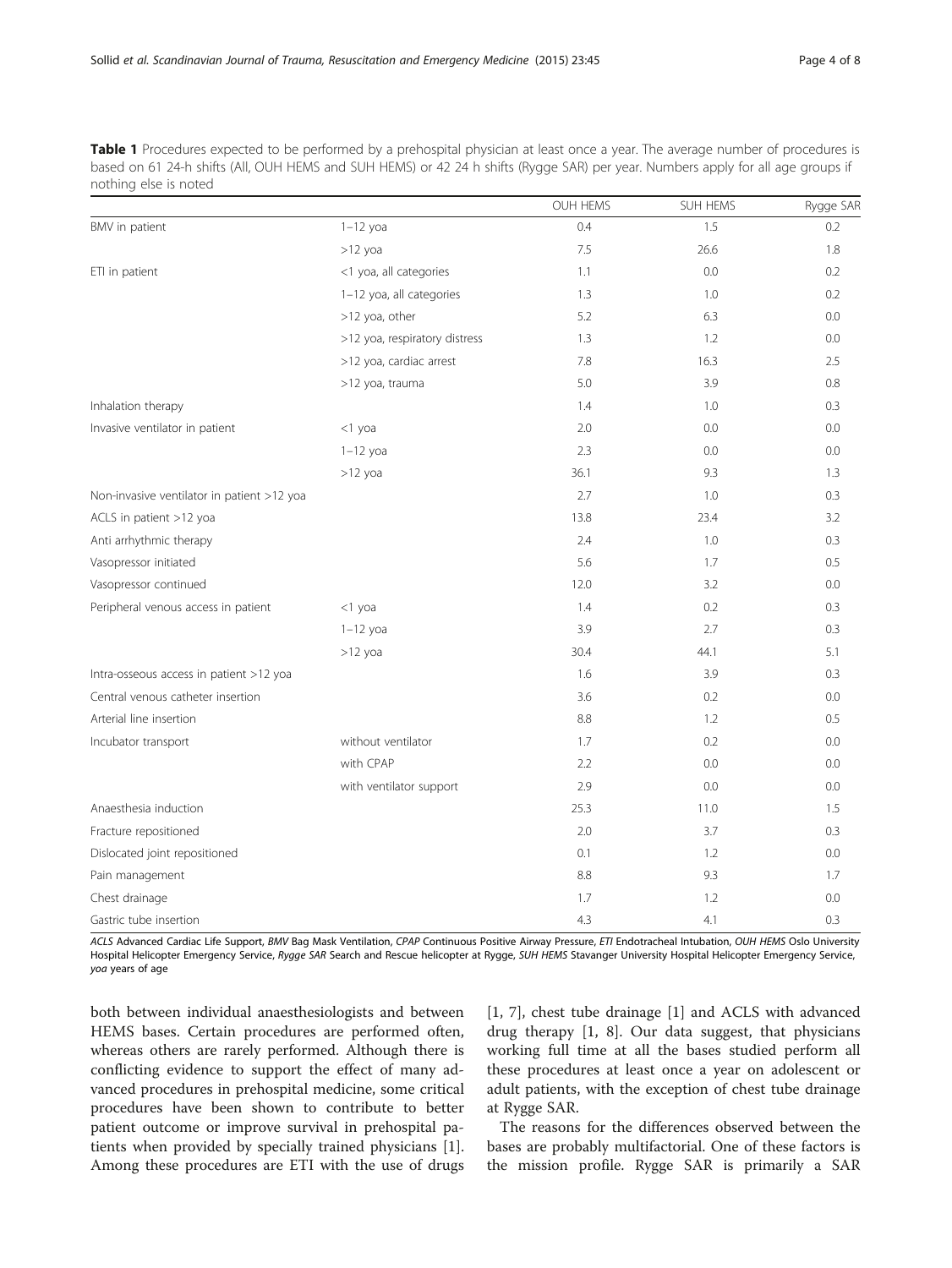<span id="page-4-0"></span>Table 2 Procedures performed less frequent than once a year. Procedures that are expected to be performed less frequent than once a year by a prehospital physician at OUH HEMS. Occurrence is based on 61 24-h shifts per year. Numbers apply for all age groups if nothing else is noted

Procedures expected to be performed once between every 1 to 2 years

- BMV in patient < 1 yoa
- Endotracheal intubation in patient <1 yoa with cardiac arrest
- Endotracheal intubation in patient 1–12 yoa with cardiac arrest
- Non-invasive ventilator in patient < 1 yoa
- Intra-osseous access in patient 1–12 yoa

Procedures expected to be performed once between every 2 to 5 years

- BMV in patient 1–12 yoa
- Endotracheal intubation in patient <1 yoa, other causes
- Supraglottic airway device in patient >12 yoa
- Non-invasive ventilator in patient 1–12 yoa
- Advanced cardiac life support in patient <1 yoa
- External cardiac pacing
- Intra-osseous access in patient <1 yoa
- Needle chest decompression
- Local anaesthesia
- Procedures expected to be performed with more than 5 year intervals
- Endotracheal intubation in patient <1 yoa with respiratory distress
- Endotracheal intubation in patient <1 yoa with trauma
- Endotracheal intubation in patient 1–12 yoa, other causes
- Endotracheal intubation in patient 1–12 yoa, with respiratory distress
- Endotracheal intubation in patient 1–12 yoa with trauma
- Supraglottic airway device in patient <1 yoa
- Supraglottic airway device in patient 1–12 yoa
- Cricothyrotomy
- Advanced cardiac life support in patient 1–12 yoa
- Umbilical cord catheter insertion
- Birth assistance
- Reposition of dislocated joint
- Urethral catheter insertion

BMV Bag mask ventilation, CPAP Continuous Positive Airway Pressure, OUH HEMS Oslo University Hospital Helicopter Emergency Medical Service, yoa years of age

resource. Although it is part of the national air ambulance system in Norway, the frequency of ambulance missions is low and critical procedures are rarely performed. At OUH HEMS, one of the helicopters is mainly used for inter-facility transports. Consequently the frequency of procedures related to critical care is high, as is the case with invasive ventilator treatment and the use of vasopressors.

Differences in the patient population may also explain some of the differences. SUH HEMS has a significantly higher share of ACLS in adults than the other bases.

Consequently, they also have a higher share of ETI and BMV in adults. The explanation for this remains speculative, but might have to do with a close proximity to a high-density urban area (the city of Stavanger) where the rapid response vehicle is often used. OUH HEMS is also located close to a high-density urban area (the city of Oslo), but is rarely used there because the city has a separate physician-staffed ambulance. On the other hand, OUH HEMS has a higher frequency of trauma ETIs and anaesthesia induction that might be explained with a high population of trauma patients in the OUS HEMS system since it covers a larger area with a larger population and more densely populated areas than SUH HEMS.

Other differences are more difficult to explain. The differences in frequency of procedures like central venous catheter insertion and arterial line insertion cannot be attributed to differences in population. In this case we speculate that attitudes of individual physicians and local culture may play a role. Previous studies have shown that even physician-staffed EMS does not always adhere to treatment guidelines indicating that individual opinions and system culture play a role in treatment strategies [[9, 10](#page-7-0)]. We also know from risk assessment studies of critical procedures that culture and attitudes play a role in how critical procedures are carried out [[11, 12\]](#page-7-0). Standard operating procedures and guidelines may explain some of the variance in how and when procedures are performed, but as a study from the Netherlands shows, even with established guidelines in place clinicians do not always adhere [\[9](#page-7-0)]. A risk assessment study of prehospital ETI also introduces "protocol compliance" as a factor that influences how procedures are carried out [[11](#page-7-0)]. Training is probably a key to even out differences in both attitudes and culture, but it remains to be defined how much training is needed.

As our data and other recent studies show, prehospital physicians perform prehospital ETIs one to two times a month in the field [\[13\]](#page-7-0). The high success rates of prehospital ETI by prehospital anaesthesiologists suggest that this is sufficient [[10, 13, 14](#page-7-0)]. A confounding factor is however, that most of these physicians have a much higher exposure to emergency ETI in their in-hospital practice [[13](#page-7-0)]. What the relatively rare exposure of one ETI per month alone means for success rates therefore remains unknown.

Some of the procedures recorded in our study are outside the field of anaesthesiology per se, but are still elements of prehospital medicine delivered by physicians. Typical examples of this are birth assistance and incubator transports. As our data show, the exposure to these interventions and procedures is very low. For birth assistance our data indicate that a HEMS physician in Norway will actively assist in a delivery once every 10 –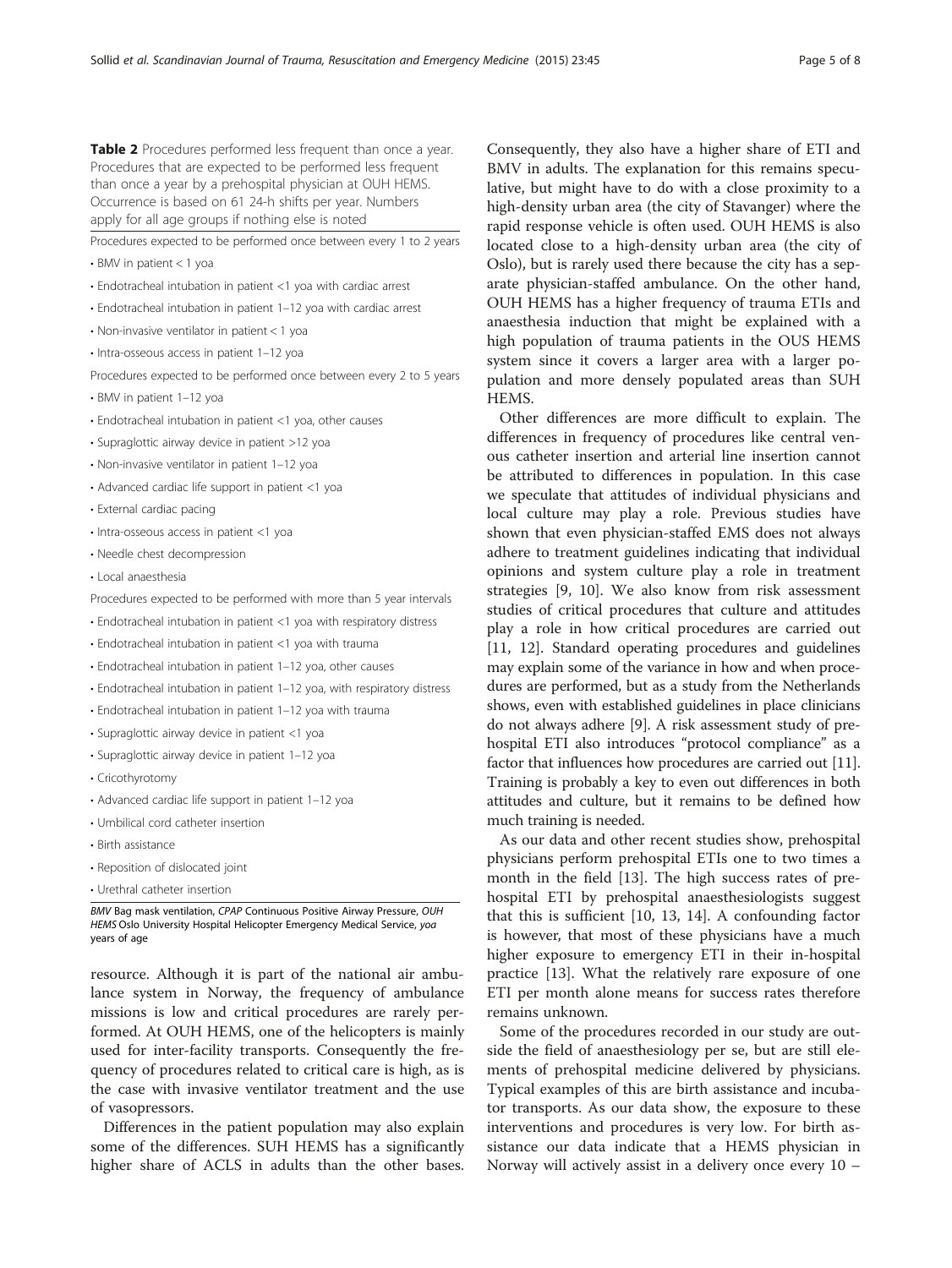<span id="page-5-0"></span>

| Table 3 Procedures with significant difference in mean value of procedures pr. hour between two bases. The base with the highest |  |  |  |  |  |  |
|----------------------------------------------------------------------------------------------------------------------------------|--|--|--|--|--|--|
| value is listed in the left column                                                                                               |  |  |  |  |  |  |

| Variable                          | Base     | Mean   | 95 % CI        | Base      | Mean   | 95 % CI           | $p$ value |
|-----------------------------------|----------|--------|----------------|-----------|--------|-------------------|-----------|
| ETI >12 yoa, trauma               | OUH HEMS | 0.0031 | 0.0022, 0.0040 | Rygge SAR | 0.0008 | 0.0001, 0.0015    | 0.017     |
| ETI >12 yoa, cardiac arrest       | SUH HEMS | 0.0117 | 0.0089, 0.0146 | OUH HEMS  | 0.0050 | 0.0039, 0.0061    | 0.000     |
|                                   | SUH HEMS | 0.0117 | 0.0089, 0.0146 | Rygge SAR | 0.0025 | 0.0012, 0.0037    | 0.000     |
| $ETI > 12$ yoa, other             | OUH HEMS | 0.0034 | 0.0024, 0.0044 | Rygge SAR | 0.0000 | 0.0000, 0.0000    | 0.001     |
|                                   | SUH HEMS | 0.0052 | 0.0031, 0.0073 | Rygge SAR | 0.0000 | 0.0000, 0.0000    | 0.000     |
| $ETI > 12$ yoa, all categories    | OUH HEMS | 0.0034 | 0.0101, 0.0135 | Rygge SAR | 0.0000 | 0.0018, 0.0047    | 0.000     |
|                                   | SUH HEMS | 0.0052 | 0.0149, 0.0227 | OUH HEMS  | 0.0034 | 0.0101, 0.0135    | 0.000     |
|                                   | SUH HEMS | 0.0052 | 0.0149, 0.0227 | Rygge SAR | 0.0000 | 0.0018, 0.0047    | 0.000     |
| $BMV > 12$ yoa                    | SUH HEMS | 0.0182 | 0.0143, 0.0220 | OUH HEMS  | 0.0047 | 0.0036, 0.0058    | 0.000     |
|                                   | SUH HEMS | 0.0182 | 0.0143, 0.0220 | Rygge SAR | 0.0017 | 0.0007, 0.0027    | 0.000     |
| Invasive ventilator $<$ 1 yoa     | OUH HEMS | 0.0015 | 0.0008, 0.0022 | SUH HEMS  | 0.0000 | 0.0000, 0.0000    | 0.024     |
|                                   | OUH HEMS | 0.0015 | 0.0008, 0.0022 | Rygge SAR | 0.0000 | 0.0000, 0.0000    | 0.023     |
| Invasive ventilator 1-12 yoa      | OUH HEMS | 0.0015 | 0.0009, 0.0022 | SUH HEMS  | 0.0000 | 0.0000, 0.0000    | 0.008     |
|                                   | OUH HEMS | 0.0015 | 0.0009, 0.0022 | Rygge SAR | 0.0000 | 0.0000, 0.0000    | 0.007     |
| Invasive ventilator $> 12$ yoa    | OUH HEMS | 0.0213 | 0.0190, 0.0237 | SUH HEMS  | 0.0064 | 0.0043, 0.0086    | 0.000     |
|                                   | OUH HEMS | 0.0213 | 0.0190, 0.0237 | Rygge SAR | 0.0012 | 0.0003, 0.0022    | 0.000     |
| PVC 1-12 yoa                      | OUH HEMS | 0.0024 | 0.0016, 0.0032 | Rygge SAR | 0.0003 | $-0.0001, 0.0007$ | 0.007     |
| $PVC > 12$ yoa                    | OUH HEMS | 0.0153 | 0.0130, 0.0176 | Rygge SAR | 0.0052 | 0.0032, 0.0071    | 0.000     |
|                                   | SUH HEMS | 0.0279 | 0.0226, 0.0332 | OUH HEMS  | 0.0153 | 0.0130, 0.0176    | 0.000     |
|                                   | SUH HEMS | 0.0279 | 0.0226, 0.0332 | Rygge SAR | 0.0052 | 0.0032, 0.0071    | 0.000     |
| $IO > 12$ yoa                     | SUH HEMS | 0.0029 | 0.0014, 0.0044 | OUH HEMS  | 0.0008 | 0.0004, 0.0013    | 0.001     |
|                                   | SUH HEMS | 0.0029 | 0.0014, 0.0044 | Rygge SAR | 0.0003 | $-0.0001, 0.0007$ | 0.000     |
| CVC insertion                     | OUH HEMS | 0.0022 | 0.0014, 0.0029 | SUH HEMS  | 0.0003 | $-0.0003, 0.0009$ | 0.005     |
|                                   | OUH HEMS | 0.0022 | 0.0014, 0.0029 | Rygge SAR | 0.0000 | 0.0000, 0.0000    | 0.001     |
| Arterial line insertion           | OUH HEMS | 0.0053 | 0.0042, 0.0065 | SUH HEMS  | 0.0009 | 0.0001, 0.0018    | 0.000     |
|                                   | OUH HEMS | 0.0053 | 0.0042, 0.0065 | Rygge SAR | 0.0005 | $-0.0001, 0.0010$ | 0.000     |
| $ACLS > 12$ yoa                   | OUH HEMS | 0.0084 | 0.0070, 0.0099 | Rygge SAR | 0.0031 | 0.0017, 0.0045    | 0.001     |
|                                   | SUH HEMS | 0.0158 | 0.0124, 0.0192 | OUH HEMS  | 0.0084 | 0.0070, 0.0099    | 0.000     |
|                                   | SUH HEMS | 0.0158 | 0.0124, 0.0192 | Rygge SAR | 0.0031 | 0.0017, 0.0045    | 0.000     |
| Fracture repositioned             | SUH HEMS | 0.0027 | 0.0012, 0.0041 | Rygge SAR | 0.0005 | $-0.0002, 0.0011$ | 0.011     |
| Dislocated joint repositioned     | SUH HEMS | 0.0008 | 0.0000, 0.0016 | OUH HEMS  | 0.0001 | $-0.0001, 0.0002$ | 0.004     |
|                                   | SUH HEMS | 0.0008 | 0.0000, 0.0016 | Rygge SAR | 0.0000 | 0.0000, 0.0000    | 0.014     |
| Gastric tube insertion            | OUH HEMS | 0.0028 | 0.0019, 0.0037 | Rygge SAR | 0.0003 | $-0.0001, 0.0007$ | 0.007     |
|                                   | SUH HEMS | 0.0031 | 0.0016, 0.0047 | Rygge SAR | 0.0003 | $-0.0001, 0.0007$ | 0.014     |
| Incubator with ventilator support | OUH HEMS | 0.0023 | 0.0012, 0.0033 | SUH HEMS  | 0.0000 | 0.0000, 0.0000    | 0.014     |
|                                   | OUH HEMS | 0.0023 | 0.0012, 0.0033 | Rygge SAR | 0.0000 | 0.0000, 0.0000    | 0.015     |
| Incubator with CPAP               | OUH HEMS | 0.0016 | 0.0008, 0.0024 | SUH HEMS  | 0.0000 | 0.0000, 0.0000    | 0.022     |
|                                   | OUH HEMS | 0.0016 | 0.0008, 0.0024 | Rygge SAR | 0.0000 | 0.0000, 0.0000    | 0.021     |
| Incubator without ventilator      | OUH HEMS | 0.0011 | 0.0006, 0.0016 | SUH HEMS  | 0.0002 | $-0.0002, 0.0005$ | 0.039     |
|                                   | OUH HEMS | 0.0011 | 0.0006, 0.0016 | Rygge SAR | 0.0000 | 0.0000, 0.0000    | 0.012     |
| Antiarrythmic therapy             | OUH HEMS | 0.0016 | 0.0010, 0.0021 | Rygge SAR | 0.0003 | $-0.0001, 0.0007$ | 0.035     |
| Vasopressor initiated             | OUH HEMS | 0.0036 | 0.0027, 0.0045 | SUH HEMS  | 0.0011 | 0.0002, 0.0020    | 0.003     |
|                                   | OUH HEMS | 0.0036 | 0.0027, 0.0045 | Rygge SAR | 0.0005 | $-0.0001, 0.0010$ | 0.000     |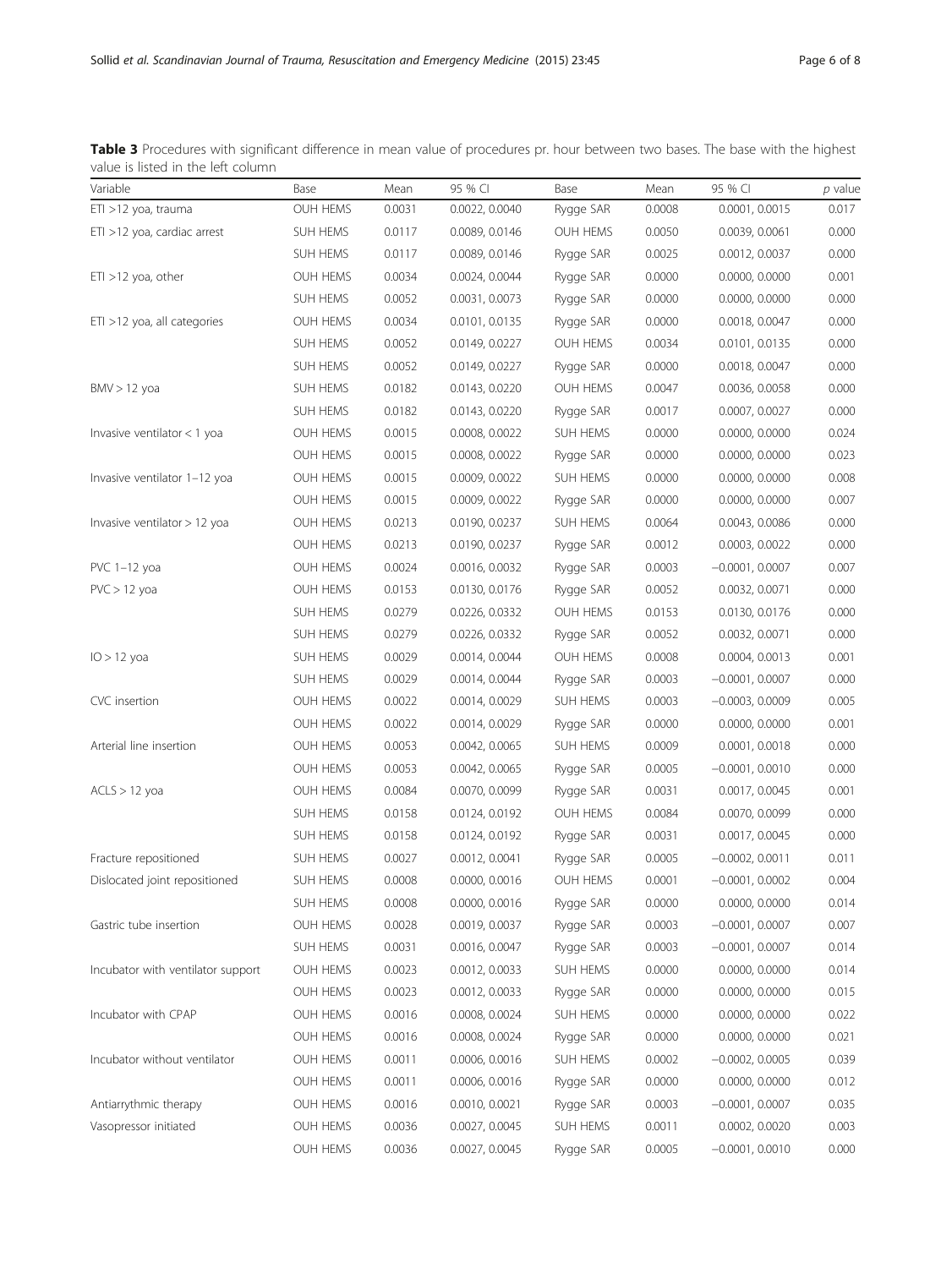| Vasopressor continued | OUH HEMS | 0.0087 | 0.0068, 0.0105 | SUH HEMS  | 0.0022 | 0.0009, 0.0035 | 0.000 |
|-----------------------|----------|--------|----------------|-----------|--------|----------------|-------|
|                       | OUH HEMS | 0.0087 | 0.0068, 0.0105 | Rygge SAR | 0.0000 | 0.0000, 0.0000 | 0.000 |
| Anasthesia induction  | OUH HEMS | 0.0148 | 0.0128, 0.0168 | SUH HEMS  | 0.0082 | 0.0054, 0.0109 | 0.001 |
|                       | OUH HEMS | 0.0148 | 0.0128, 0.0168 | Rygge SAR | 0.0015 | 0.0005, 0.0026 | 0.000 |
|                       | SUH HEMS | 0.0082 | 0.0054, 0.0109 | Rygge SAR | 0.0015 | 0.0005, 0.0026 | 0.006 |
| Pain management       | OUH HEMS | 0.0052 | 0.0040, 0.0065 | Rygge SAR | 0.0019 | 0.0003, 0.0034 | 0.021 |

Table 3 Procedures with significant difference in mean value of procedures pr. hour between two bases. The base with the highest value is listed in the left column (Continued)

CI Confidence Interval, ETI Endotracheal Intubation, OUH Oslo University Hospital, SUH Stavanger University Hospital, HEMS Helicopter Emergency Medical Service, Rygge SAR Search and Rescue helicopter at Rygge, BMV Bag Mask Ventilation, yoa years of age, PVC Peripheral Venous Catheter, CVC Central Venous Catheter, IO Intraosseus access, ACLS Advanced Cardiac Life Support, pat patient, CPAP Continous Positive Airway Pressure

20 years. This is probably explained partially by the fact that emergency medical technician and paramedic staffed ground ambulances in Norway are more often called out to prehospital childbirths and that HEMS physicians are rarely involved. Also, some HEMS systems in Norway have the opportunity to bring a midwife along to the patient. Still, it raises the question; to what extent should HEMS physicians train delivery procedures? This is a valid question since it can be expected that HEMS physicians will be called to the complicated cases.

Incubator transports are in Norway undertaken by various team setups. Some bases, like SUH HEMS, do not perform incubator transports; instead an incubator team consisting of a paediatrician and a neonatal nurse using other means of transport performs them. At OUH HEMS however, the HEMS physicians perform these transports themselves. As our data show, a prehospital physician at OUH HEMS will annually perform 6–7 incubator transports. Whether this exposure is sufficient to remain or indeed become proficient in the care for incubator patients remains to be answered. It does however raise the question if HEMS physicians should have formalised training and clinical experience outside the field of anaesthesiology alone, e.g. regular simulation based training or clinical practice in a neonatal ward.

It is difficult to conclude on how the relatively low exposure to certain procedures can be countered to maintain proficiency. Intuitively clinical practice in a setting that provides high volume in critical procedures seems reasonable; e.g. regular duty in an anaesthesiology department. The differences identified between the HEMS bases does however indicate that training needs might be different for each system and that it must be tailored to the local needs. The high number of prehospital ACLS cases in SUH HEMS as compared to OUH HEMS could indicate the need for a different approach to retraining at the two sites. Correspondingly, the high caseload of patients on invasive ventilator at OUH HEMS questions the need for exposure to critical care medicine in both training and clinical work in-hospital.

We also know that even clinical practice in hospital is no guarantee for an appropriate caseload in emergency cases and correspondingly critical care procedures. Other means to ensure this must therefore be found. Simulation based training has the potential to provide health care professionals with a tailored learning experience and a planned and controllable exposure to certain patient cases and procedures. There are several good examples of simulation being used in the training and retraining of medical personnel in prehospital medicine [\[15\]](#page-7-0). Several studies have shown that simulation training in itself improves patient care and -outcome [[16](#page-7-0)–[18\]](#page-7-0). We therefore think that a tailored clinical practice supported by simulation training, with the possibility of individual adaptation, would be the optimal method to ensure sufficient proficiency and quality in the delivery of care by physicians in prehospital critical care medicine.

## Limitations

This study was performed in a limited time frame of 12 months at three sites. The data therefore represent a sample and can only be used for generalisation with caution. The low reporting rate at SUH HEMS and Rygge SAR also questions the validity of the data from these sites as compared to the high reporting rate from OUH HEMS. Still, we believe that with a reporting rate at almost 70 % the data from SUH HEMS and Rygge SAR can be trusted to be fairly representative.

The use of self-reported data has limitations and allows for reporting bias. However, since the data collection was made anonymously there is little reason for the individual physician to over- or under report his or her own activity. Accidental underreporting by unintended omission or oversight can be expected; the effect is however difficult to control and falls within the normal variation of this kind of data.

Since most of the physicians in our survey have duty in an anaesthesiology department as part of their rotation plan, this survey does not provide a correct impression of the total number of anaesthesiology related procedures performed in a year irrespective of pre- or